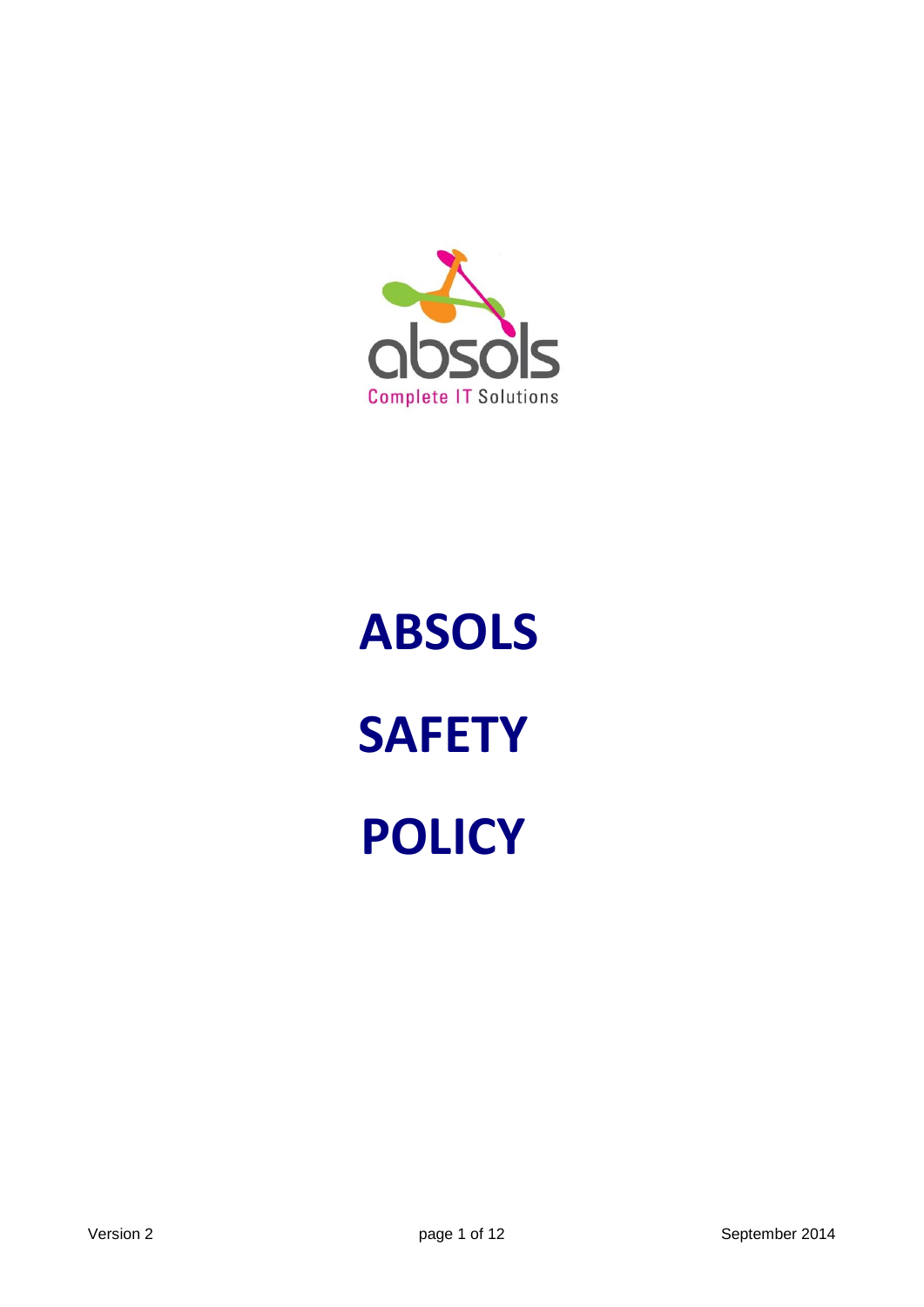### **Index**

- 1. Introduction
- 2. Health + Safety Policy Statement of Intent
- 3. Responsibilities of Management/ Representatives
	- 3.1. General
	- 3.2. Specific Duties and Responsibilities
		- 3.2.1. Managing Director
			- 3.2.2. Department Managers
			- 3.2.3. Appointed Health + Safety Advisor
			- 3.2.4. Fire Marshalls
			- 3.2.5. First Aiders
			- 3.2.6. Drivers of Company Vehicles
- 4. Responsibilities of Individual Employees
- 5. Health + Safety Arrangements
	- 5.1. General Arrangements
		- 5.1.1. Management Commitment
		- 5.1.2. Organisation of Safety
		- 5.1.3. Objectives
		- 5.1.4. Control of Hazards
		- 5.1.5. Motivation + Communications
		- 5.1.6. Alcohol + Drugs
		- 5.1.7. Training
		- 5.1.8. Incident Investigation
		- 5.1.9. Auditing Compliance
		- 5.2. Specific Arrangements
		- 5.2.1.Fire Defence
			- 5.2.2.Provision of First Aid
			- 5.2.3.Electrical Energy
			- 5.2.4.Manual Handling
			- 5.2.5.Machinery + Equipment
			- 5.2.6.Control of Hazardous Substances
			- 5.2.7.Working Alone
			- 5.2.8.Display Screen Equipment
			- 5.2.9.Visitors to Company Premises
- 6. History of Amendment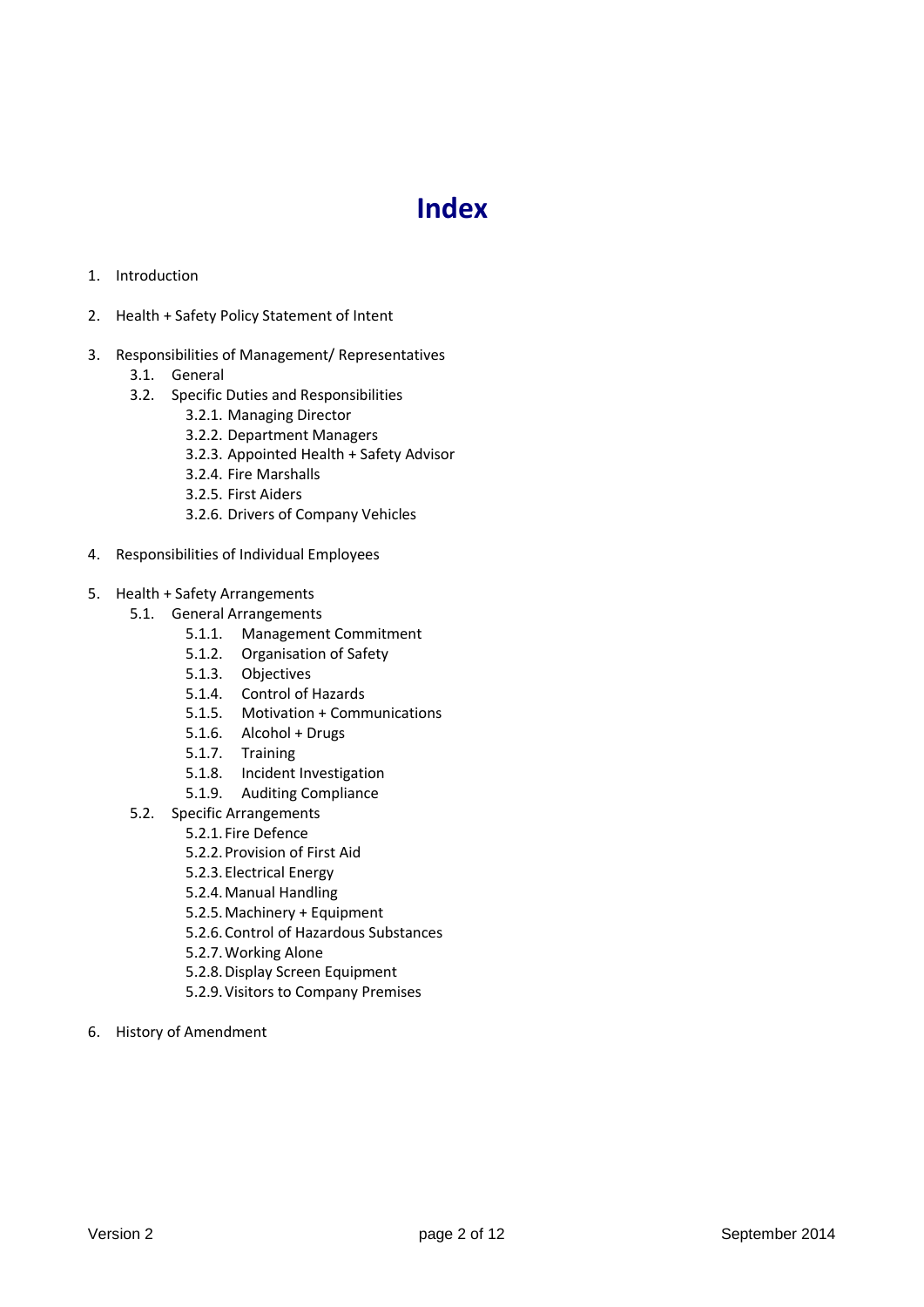## **1.0 Introduction**

Absols Limited recognises that our employees are our most important asset. Therefore the prevention of accidents and ill health through compliance with all health + safety legislation is one of the most important duties of our Directors, Management and staff.

This policy document has been prepared in order to meet the requirements of Section 2 (3) of the Health and Safety at Work Act 1974, which requires every employer to prepare a written statement of general policy with respect to the Health + Safety of their employees, including the organisation and arrangements for carrying out that policy.

#### **1.1 To The Employee**

#### *1.1.1 Your Health + Safety Policy*

Absols Limited is committed to providing you with a safe and healthy place in which to work and to promoting a positive Health + Safety culture

#### *1.1.2 General Safety Instruction*

You should read carefully and follow the Absols Limited Health + Safety Policy, which sets out specific rules for working in the company's operations.

All employees and subcontractors of the Absols Limited are reminded of their legal duties under Section 7 of the Health + Safety at Work Act 1974:

- Take reasonable care of your own health and safety and that of others who may be affected by your acts or omissions
- Co-operate with your employer
- Do not interfere with or misuse anything provided to secure your health and safety
- Use the equipment, materials and substances provided in accordance with your training

Failure to comply with these duties could lead to prohibition or improvement notices being served on the business which would interfere with the progress of work, and/or to prosecution of the company, individual directors, managers, supervisors or operatives with fines for each offence on summary conviction or unlimited fines on indictment, with up to two years imprisonment for certain offences.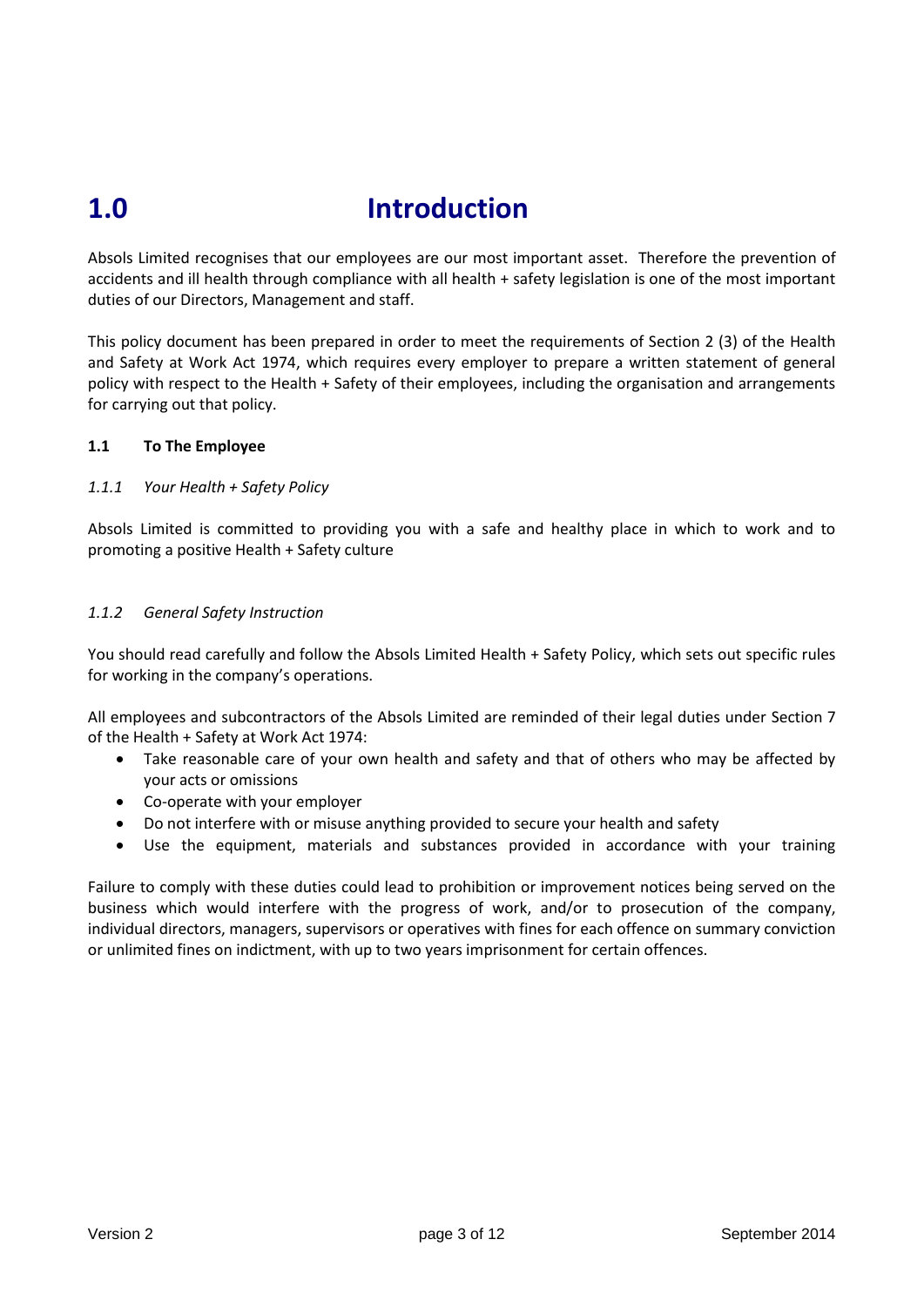## **2.0 Health + Safety Policy Statement**

Absols Limited is committed to providing a safe environment for its workforce and others who may be affected its undertakings, and also to ensuring that the statutory responsibilities of the company are met.

Management's visible commitment is the basis for achieving safety excellence and promoting a positive safety culture throughout the company. This commitment must be genuine, consistent, start at the top with senior levels of management and cascade through the whole of the management organisation, making it an acceptable part of our business.

The management accepts responsibility for taking all reasonably practicable steps to ensure the health  $+$ safety of all employees and those affected by the company's activities. To this end, Absols Limited will ensure that all activities are assessed and safe systems of work are developed to take into account their inherent risks.

Absols Limited will ensure that statutory requirements and codes of practise relating to the company's activities and any relevant recommendations from bodies dealing with health + safety are complied with as appropriate.

The management, employees and others working on any Clients' site on behalf of Absols Limited need to remember that standards of safety must be maintained at the highest possible level, and that continued improvements in safety performance can only be achieved by the co-operative efforts and total commitment of everyone within the business.

Ian Wilkinson **MANAGING DIRECTOR**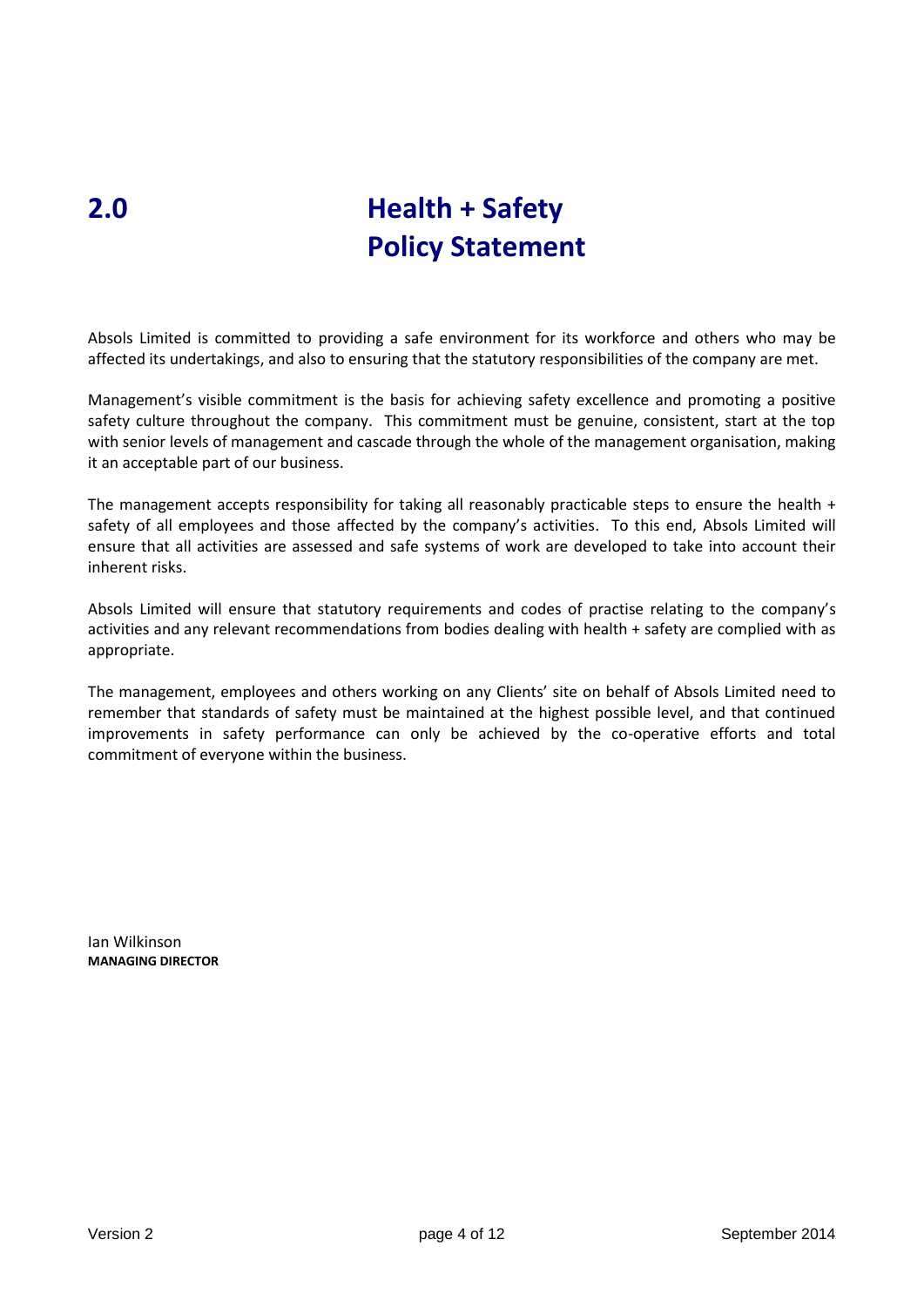## **3.0 Responsibilities of Management/ Representatives**

#### **3.1 General**

Management is directly responsible for ensuring, so far as is reasonably practicable, the Health, Safety and Welfare of all employees by:

- Investigating any potential safety hazards and where practicable eliminate or minimise the hazard at source.
- Ensuring every person who is responsible for a working group accepts responsibility for their health and safety.
- Ensuring that the necessary arrangements are made for fire prevention, and training in the use of extinguishers and emergency evacuation procedures.
- Providing personal protective equipment to protect the health and safety of all employees.
- Ensuring that equipment and work areas are properly maintained so as to minimise the possibility of accidents.
- Investigating the causes of accidents and taking steps to remove their cause to a level as low as is reasonably practicable.
- Ensuring health and safety factors are taken fully into account when new methods or processes are planned.
- Ensuring they are fully conversant with the accepted and agreed lines of communication appertaining to health and safety.
- Providing adequate safety training/safety awareness for supervisory staff to enable them to deal effectively with health and safety matters.
- Ensuring adequate safety training is included in the induction programme for new recruits, and, as necessary to employees deployed to new jobs.
- Seeking when necessary and considering advice on health and safety matters from the Company's Health and Safety Advisor.
- Ensuring that adequate inspections and investigations are carried out with respect to health and safety.
- Ensuring that effective control of health and safety through the efforts of all levels in the management organisation.
- Following the principle that effective safety management is not "common sense" but is based on a common understanding of risks and how to control them brought about through good management.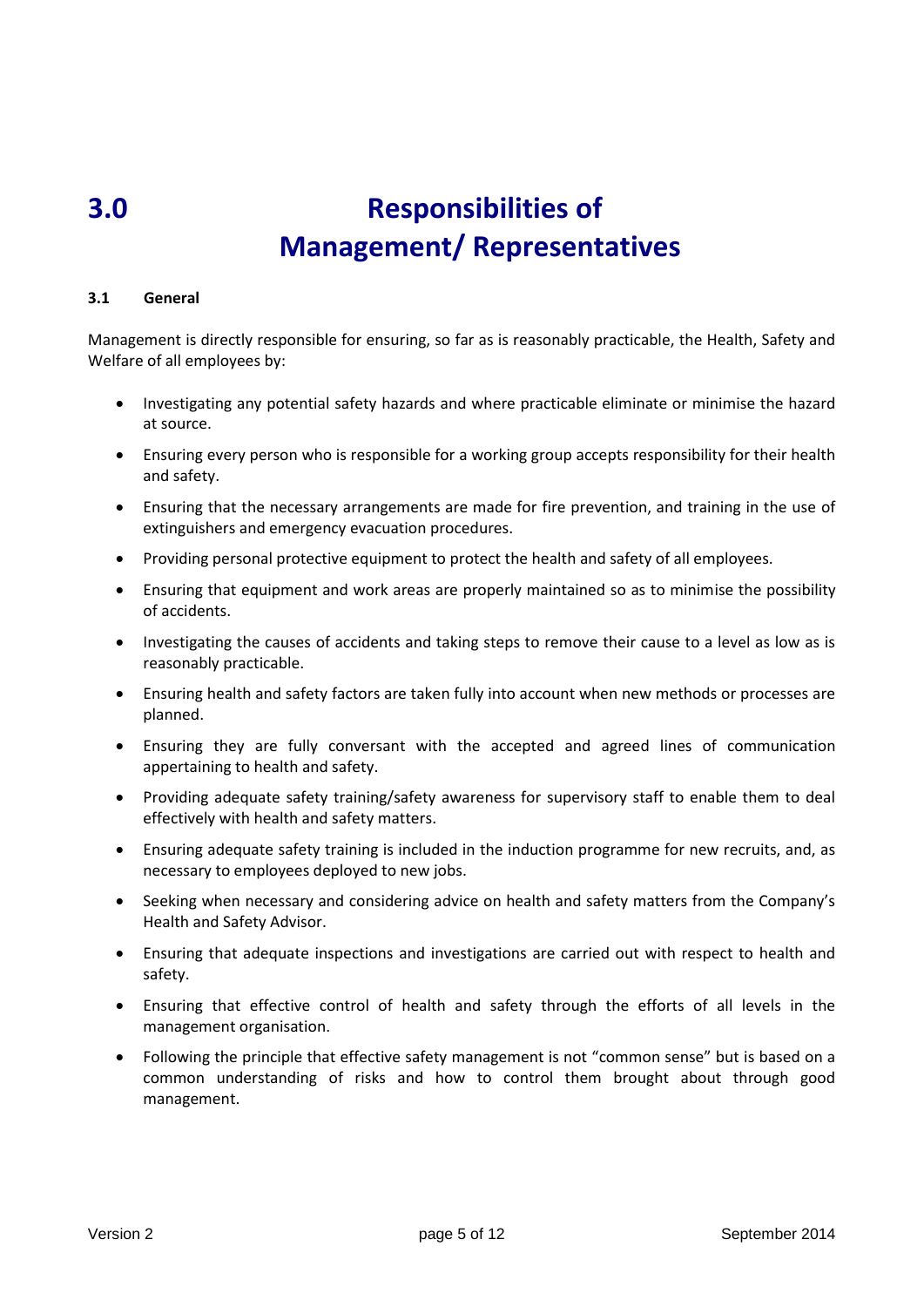#### **3.2 Specific Duties and Responsibilities**

#### 3.2.1 Managing Director

- To ensure that the Absols Limited Health + Safety Policy is implemented and it's effectiveness appraised
- To ensure compliance with all relevant health + safety legislation
- To review accident reports and statistics and ensure adequate arrangements are made to communicate health + safety information
- To ensure appropriate training is given to all staff as necessary, that records are maintained and the training needs of individuals are regularly reviewed against job requirements
- To ensure that injury, damage and loss is reported, investigated and a cost identified. Promote analysis of investigations to discover trends and eliminate hazards
- To apply disciplinary procedures, where appropriate, on any member of staff failing to discharge satisfactorily their responsibilities for health + safety
- To allocate sufficient funds and resource to meet the requirements of the company H+S policy and set a personal example when visiting sites by wearing appropriate protective clothing (in particular high visibility coats, suitable footwear and protective headwear)
- In conjunction with the company's appointed Health + Safety Advisor, audit, review and amend the Health + Safety Policy in accordance with new legislation
- To organise the carrying out of Risk, Manual Handling and COSHH Assessments and the formulation of Safe Systems of Work
- Ensure that the requisite number of first aiders are trained and available
- Arrange regular meetings with the company's appointed Health + Safety Advisor to discuss accident prevention, performance and areas for improvement

#### 3.2.2 Department Manager

- To read and understand the company policy for health + safety and ensure that it is brought to the notice of any employees/ subcontractors under your control
- Report on safety at each Management Meeting
- To ensure that all newly appointed personnel receive initial health + safety training
- To ensure that employees understand and comply with procedures, instructions and safe methods of working identified by Absols Limited.
- To carry out inspections and assess the risk to health + safety when there has been a substantial change (e.g. introduction of new machinery, or when requested to do so by the Managing Director), and refer to the company's appointed Health + Safety Advisor where necessary to ensure that safe systems of work are implemented to control any potential hazards.
- Ensure that adequate training, information and supervision is provided to ensure that all work is conducted safely
- Take immediate and appropriate steps to investigate and rectify any risks to health + safety arising from work activity on any Absols site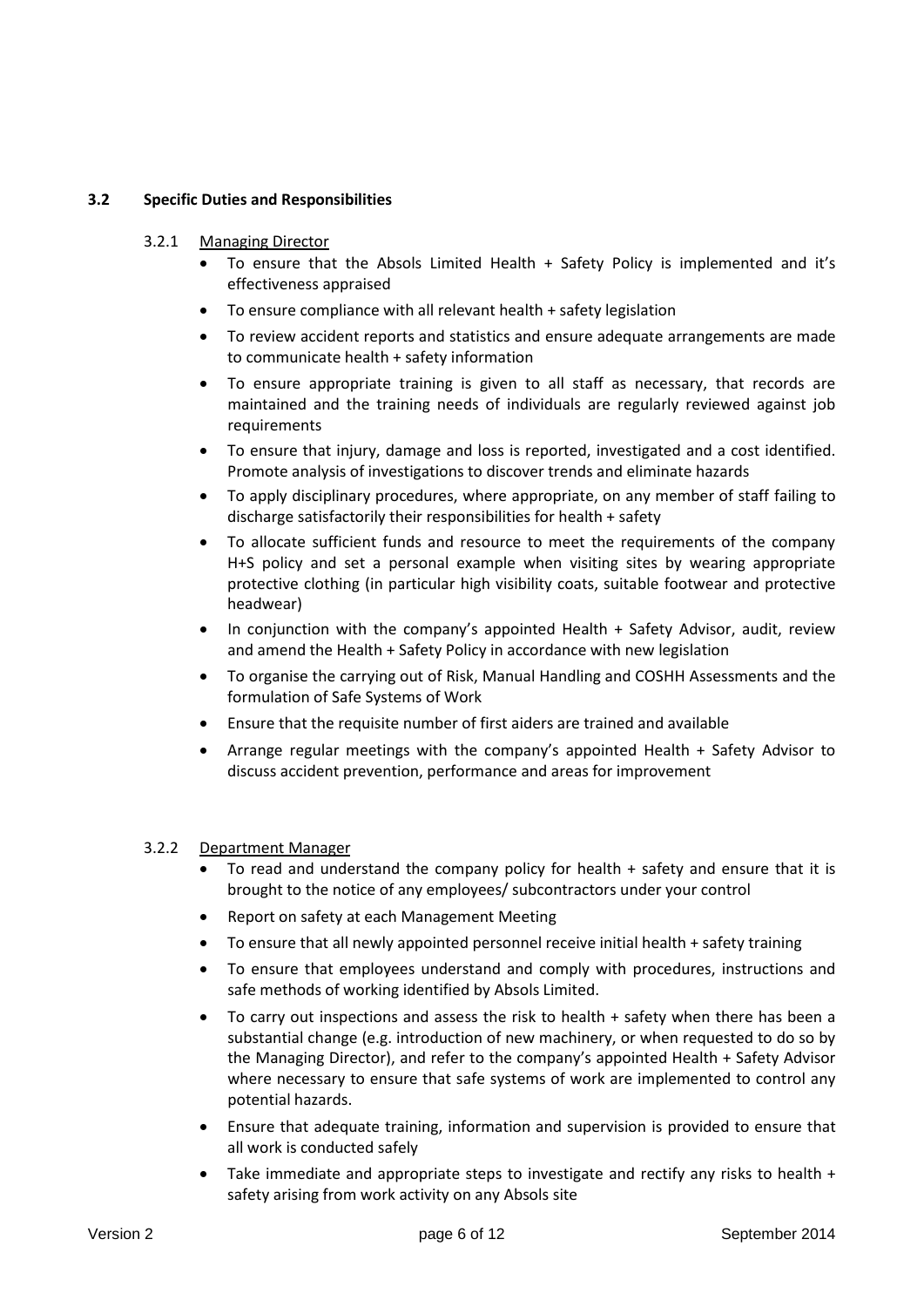- To bring to the prompt attention of the Managing Director any health + safety issue that requires their attention
- To ensure that accidents and near-misses are properly recorded and reported and that an investigation is carried out to determine causal factors

#### 3.2.3 Appointed Health + Safety Advisor

The company will, either by internal appointment or by use of external contract, ensure that a suitably qualified + competent Health & Safety Advisor is available to provide advice & support on all Health & Safety issues:

- To ensure that Absols Limited's Senior Management are competent to carry out the duties that are required of them
- Where requested, assist in the completion of Risk Assessments, the formulation of Safe Systems of Work and the investigation of accidents, incidents + near misses in order to identify causal factors and recommend action to be taken to prevent reoccurrence
- Where instructed, monitor by inspection of the workplaces and operations, the health and safety performance of employees and provide feedback of such inspections to the Senior Management
- To provide specialist health + safety advice and guidance to the Directors on any matter relating to the discharging of their responsibilities, or on any other matter relating to health + safety and training.
- To arrange regular meetings with the Director with Responsibility for Health + Safety to discuss accident statistics/ prevention, performance and areas for improvement

#### 3.2.4 Fire Marshalls

- To read and understand the company Fire Evacuation Procedure and ensure that it is brought to the notice of any employees/ visitors under your control
- To search your area of responsibility to ensure that all staff and visitors have evacuate the building in the event of fire alarm sounding
- To direct people who have not evacuated to the appropriate fire exit and onward to the assembly area in the event of the building being evacuated
- Conduct regular inspections of your area of responsibility to ensure that all means of escape are maintained, and kept free from obstruction

#### 3.2.5 First Aiders

- To administer emergency first aid to an injured party in line with the training they have received
- Ensure that the First Aid equipment is regularly checked and that adequate numbers of First Aid boxes are available and appropriately stocked
- Assist Department Managers in their investigation into the causes of accidents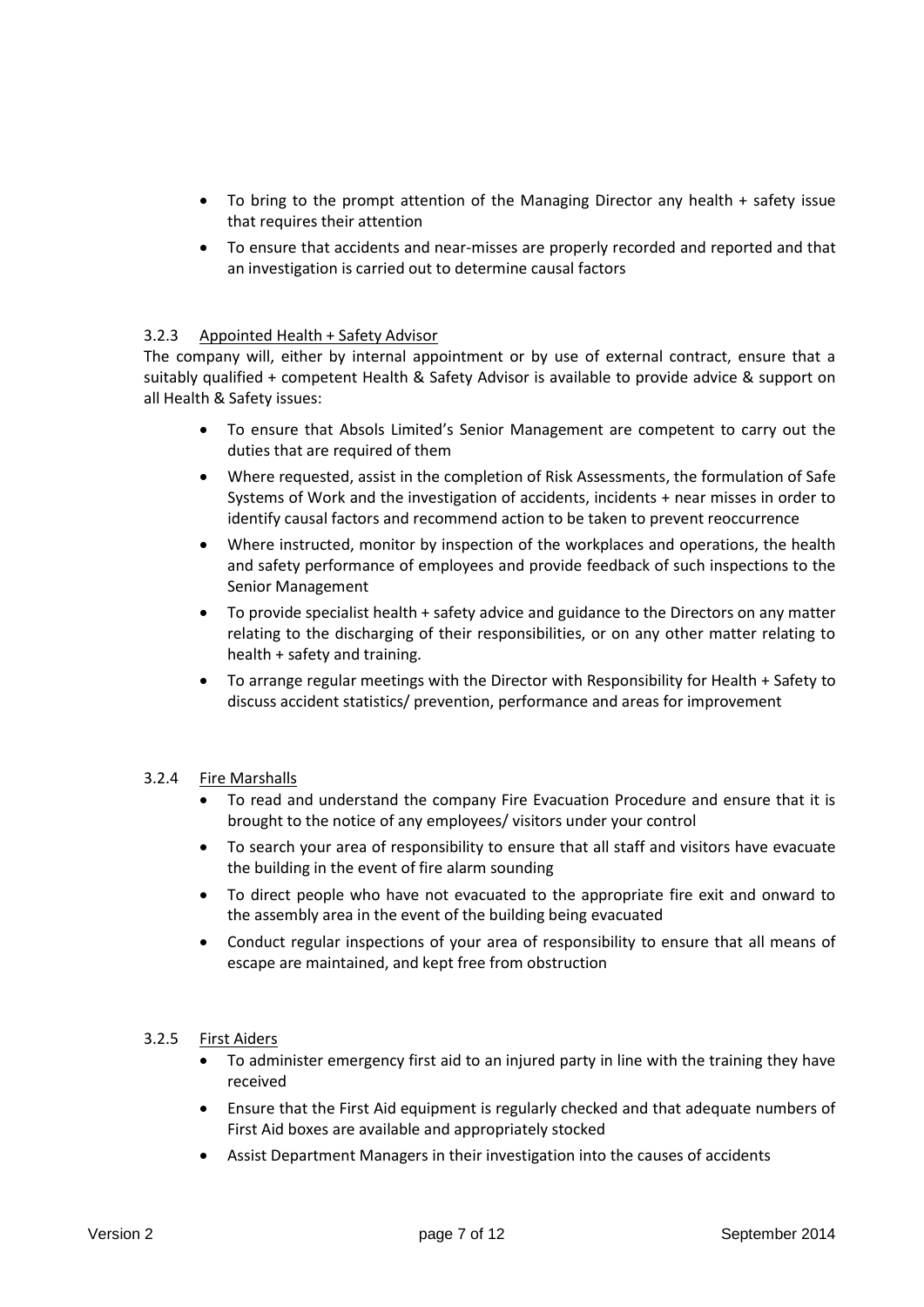#### 3.2.6 Drivers of Company Vehicles

- To drive in accordance with the Road Traffic Legislation and the Highway Code at all times
- To make regular inspections of the vehicle for obvious defects and ensure any defects are identified and rectified without delay
- Report all accidents or damage to Absols Limited Management
- To take particular care when driving on sites under construction and consider the condition of temporary access roads and roads under construction
- To not drink or take medication which could affect driving ability prior to driving a vehicle
- To wear a seatbelt at all times while driving and only use a mobile phone in conjuncture with an appropriate hands-free device
- 

## **4.0 Responsibilities of Individual Employees**

Every employee of Absols Limited, regardless of position, has basic statutory responsibilities in respect of health and safety which are imposed by the Health and Safety at Work Act 1974 and the Management of Health and Safety at Work Regulations 1999.

All employees/ subcontractors must:

- In accordance with the Health and Safety at Work Act 1974 not interfere with, or misuse anything provided in the interest of health and safety at work.
- Observe all health and safety practises laid down by the Company.
- In the interests of health and safety, wear and use appropriate protective clothing/equipment provided by the Company as and when required.
- Report to their immediate supervisor any accident sustained to them whilst at work and also (if unable to rectify in a safe manner) report all hazardous situations involving machinery, systems of work etc. If in doubt about the health and safety of any working situation, consult the Department Manager immediately.
- Report any safety hazard to his or her immediate Department Manager.
- Take reasonable care for the health and safety of themselves and other persons who may be affected by their acts or omissions at work.
- Be familiar with the Company emergency evacuation procedures.
- Always use the correct tools for the work being carried out, ensuring they are safe for use.
- Maintain good standards of housekeeping
- Ensure that they use only those items of equipment or undertake those tasks for which they are deemed competent
- Co-operate with the Management (or their representatives), to enable them to comply with their statutory duties in respect of health and safety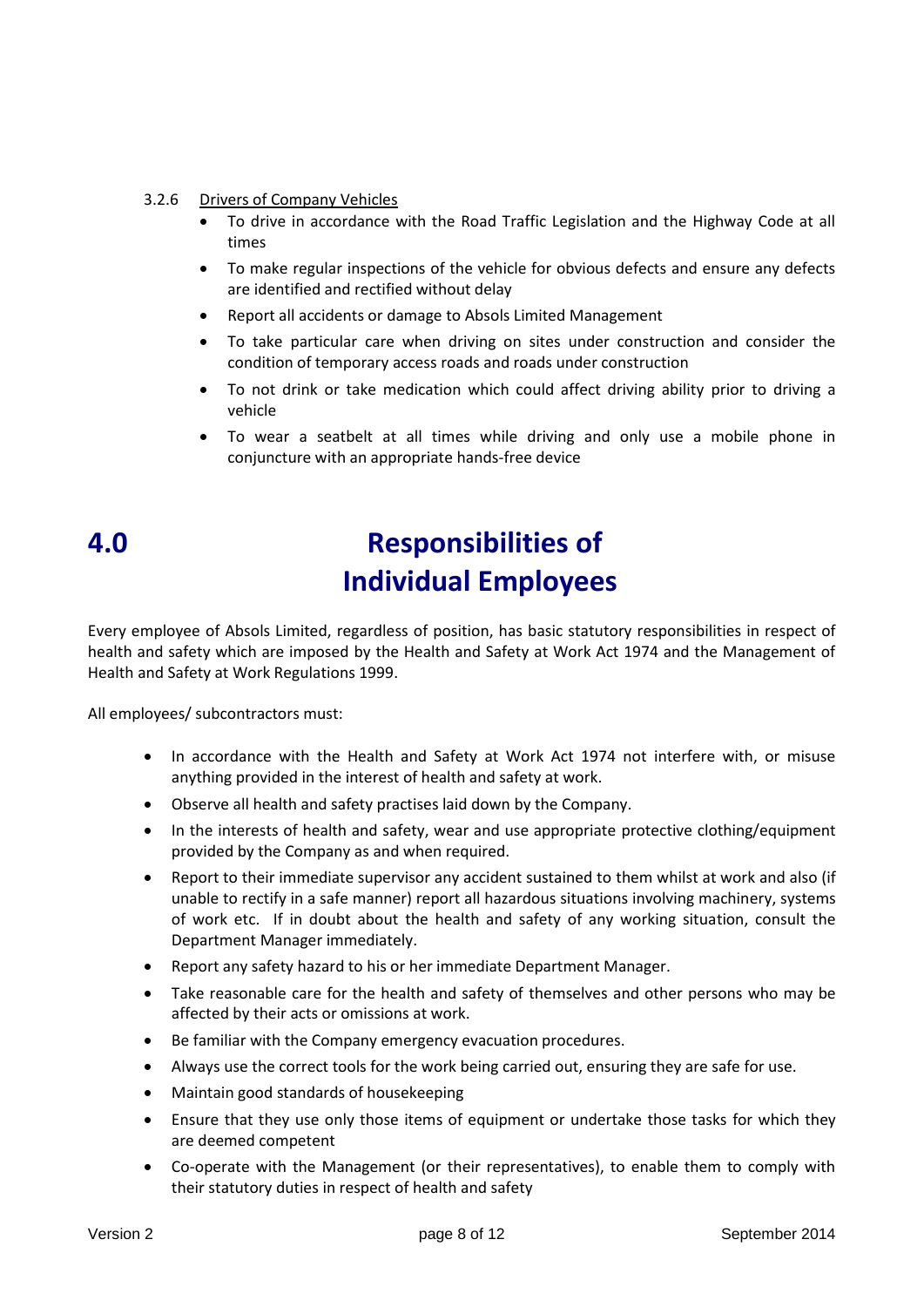## **5.0 Health + Safety Arrangements**

#### **5.1 General**

The principle of Absols Limited's safety effort is to 'Manage Safety'.

The arrangements for Health + Safety will be through our employees following a 18 point action plan built upon our previous strong foundation of management commitment to health + safety.

#### *5.1.1 Management Commitment*

Visible management commitment is the basis for achieving safety excellence. Without the visible support of senior management, the safety and health of our employees will always be in conflict with other priorities such as production and profit.

Visible commitment from the top generates confidence in the management structure and this in turn empowers individuals to take their own initiative knowing they will have total support for their efforts.

Senior management will show their commitment through allocation of funds to Health + Safety within the Budget, provision of PPE to all employees, an ongoing commitment to staff training and setting a personal example regarding the use of personal protective equipment when on site.

#### *5.1.2 Organisation of Safety*

Health + Safety at Absols Limited will be managed professionally and effectively at all times.

The Health + Safety Review Team, meeting on a annually, will establish good policies for improving safety, providing materials, money and motivation, and review progress and modify plans/ strategy for a consistent effort and drive continuous improvement.

#### *5.1.3 Objectives*

Our objective is to eliminate major accidents and continually reduce the number of minor accidents at Absols Limited. We believe that this goal is achievable through the development of a good safety culture based on the principle that all accidents are preventable.

#### *5.1.4 Control of Hazards*

The focus of controlling hazards within the workplace is based around a programme of Risk Assessments, which identify the main hazards, the level risk and the control measures in place. These are reviewed annually and additionally following an accident.

Based on the outcomes of these Risk Assessments, Safe Working Procedures and Method Statements are developed that identify the necessary steps to be taken by employees in order to complete a task safely.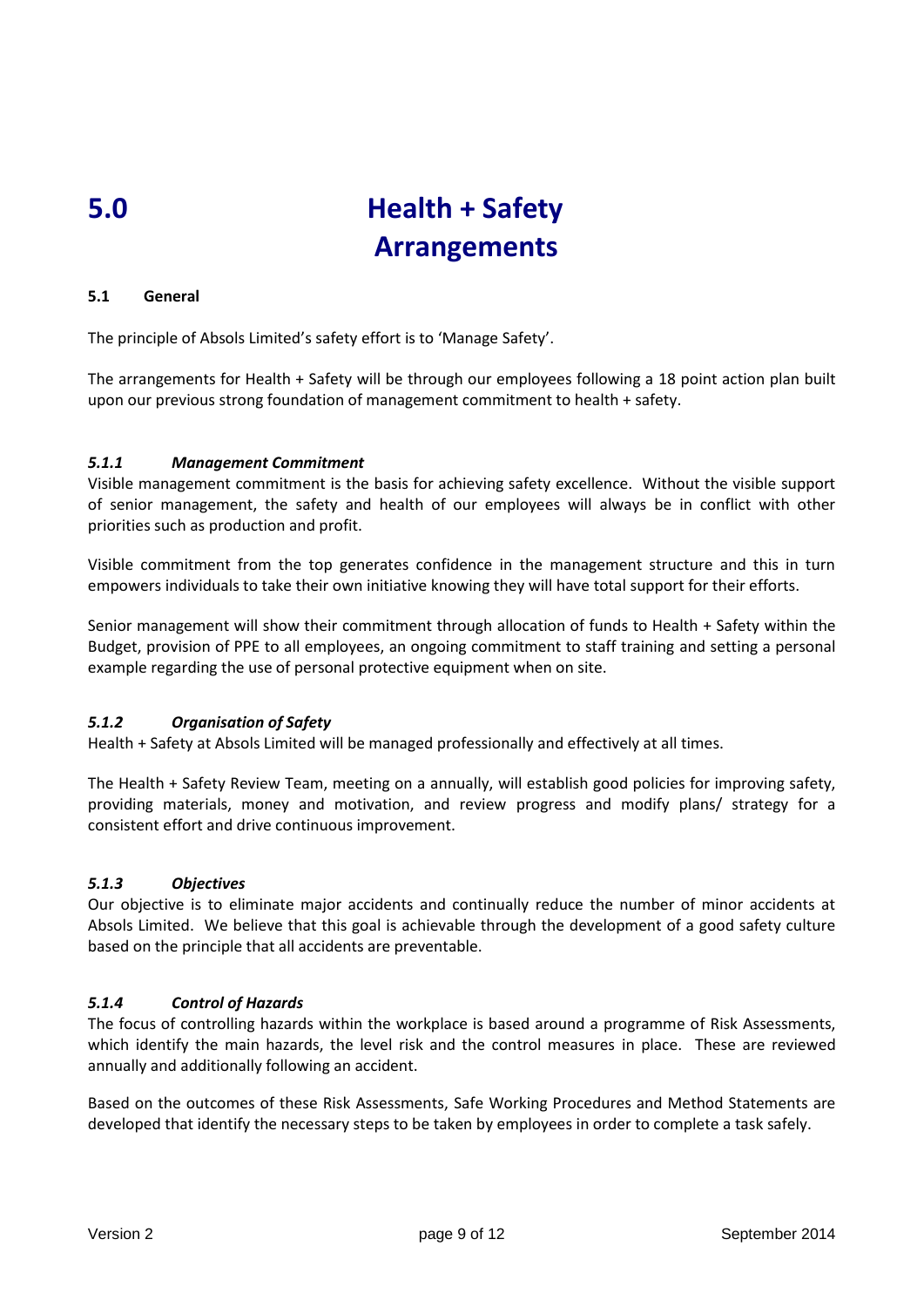#### *5.1.5 Motivation + Communication*

There are many techniques of drawing employee's attention to health + safety issues, but the most effective way of influencing people is by expressing or communicating personal commitment. The best place for this type of communication is in the workplace 'on the job'.

Safety Bulletins and Notices will be used as a further way of communicating safety from management to the workforce.

#### *5.1.6 Alcohol + Drugs*

The consumption of excessive alcohol and the use of controlled drugs at work (including when driving) are strictly forbidden. Any person found to be in breach of this requirement will be removed from the works area for the safety of themselves and those around them and subject to disciplinary procedures.

Employees are required to notify the management if they are using prescribed drugs in order to ensure that safety is not compromised by a job placement that may be affected by the use of such drugs.

#### *5.1.7 Training*

A quality training programme is fundamental to any effective health + safety programme, putting in place high standards, skills, work practises and understanding that reflect the high safety demands of the industry.

In addition, the Managing Director will conduct a thorough structured induction with all new employees in order to highlight the specific site rules and risks.

Every manager should constantly monitor their team and identify additional training needs

#### *5.1.8 Incident Reporting + Investigation*

The Department Manager of the relevant area will carry out a thorough investigation of all non-minor accidents, regardless of whether they are reportable under RIDDOR or not.

While an Accident Book is located at the Head Office, operatives on Clients sites will be required to record all accidents in the Clients Accident Book so that a record is made of all accidents. All health + safety incidents and near-misses will also be recorded, and further investigation may be made on the advice of the H+S Advisor and recommendations made to prevent reoccurrence.

#### *5.1.9 Auditing Compliance*

The auditing technique comparing 'What is' with 'What should be' is probably the most powerful tool of our strategy and the most effective way of achieving our goal of zero accidents.

Annual audits are structured in their format to ensure that all work practises, workplaces and employees are systematically considered. Human auditing will be the focus of the auditing programme, as people are at the root of the majority of all our health + safety problems. Directing the audit at the people must be the right way to go about identifying the bulk of our shortfalls that may affect health + safety.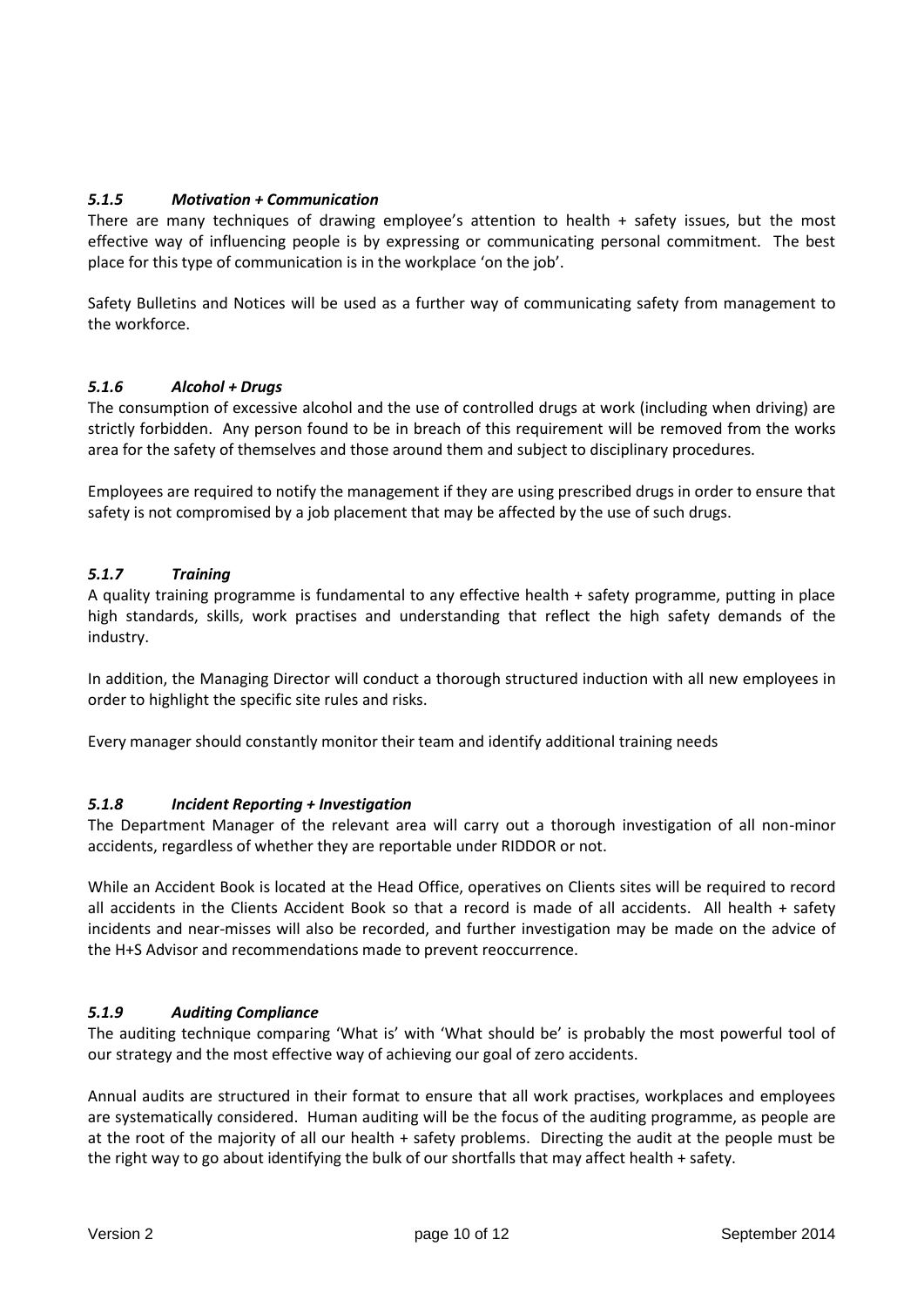#### **5.2 Specific Arrangements**

#### *5.2.1 Fire Defence*

The possibility of fire and extensive damage is always present and therefore, every precaution must be taken to reduce the risk of fire.

The management will ensure that the requirements of the Regulatory Reform (Fire Safety) Order 2006 are met by the completion and regular review of a Fire Risk Assessment for the Absols Limited Offices. Fire Safety within the Offices will be controlled through the issuing of an Evacuation Procedure, identification of suitably trained Fire Marshalls, provision of suitable fire fighting equipment and regular Evacuation Drills in line with Approved Codes of Practise.

All employees must ensure that they are aware of, and comply with, any regulation laid down by the company regarding emergency evacuation procedures, and report any potential fire hazards to their immediate Supervisor.

#### *5.2.2 Provision of First Aid*

The Management will ensure that the requirements for First Aid are assessed and adequate and appropriate provision made to ensure that there are sufficient numbers of First Aid trained employees available at each site.

All premises will have an appropriate amount of first aid kits readily available at a point clearly identified with a First Aid Sign and with a list of the trained First Aiders and their contact numbers clearly displayed.

#### *5.2.3 Electrical Energy*

Statutory testing of both fixed and portable electrical equipment is carried out on a rolling annual schedule and supplemented by a visual inspection by the operative prior to use.

All cabling will be maintained in a safe condition and routed in a manner which does not pose any risk either to the cable or the safety of individuals.

Employees working at a Clients Premises will identify any faulty or damaged cabling as soon as possible and work will be suspended until such time as the Client can ensure that the works area is safe.

#### *5.2.4 Manual Handling*

To meet statutory requirements, all tasks where a major risk is presented to individuals due to manual handling activities will be assessed by a competent person. Preventative + protective measures identified in specific Manual Handling Assessments will be passed onto relevant operatives through training.

#### *5.2.5 Machinery + Equipment*

All buildings, equipment and services will be suitably identified and maintained in accordance with health + safety procedures. Planned inspections will be conducted on a regular basis on all equipment and machinery with maintenance undertaken as necessary.